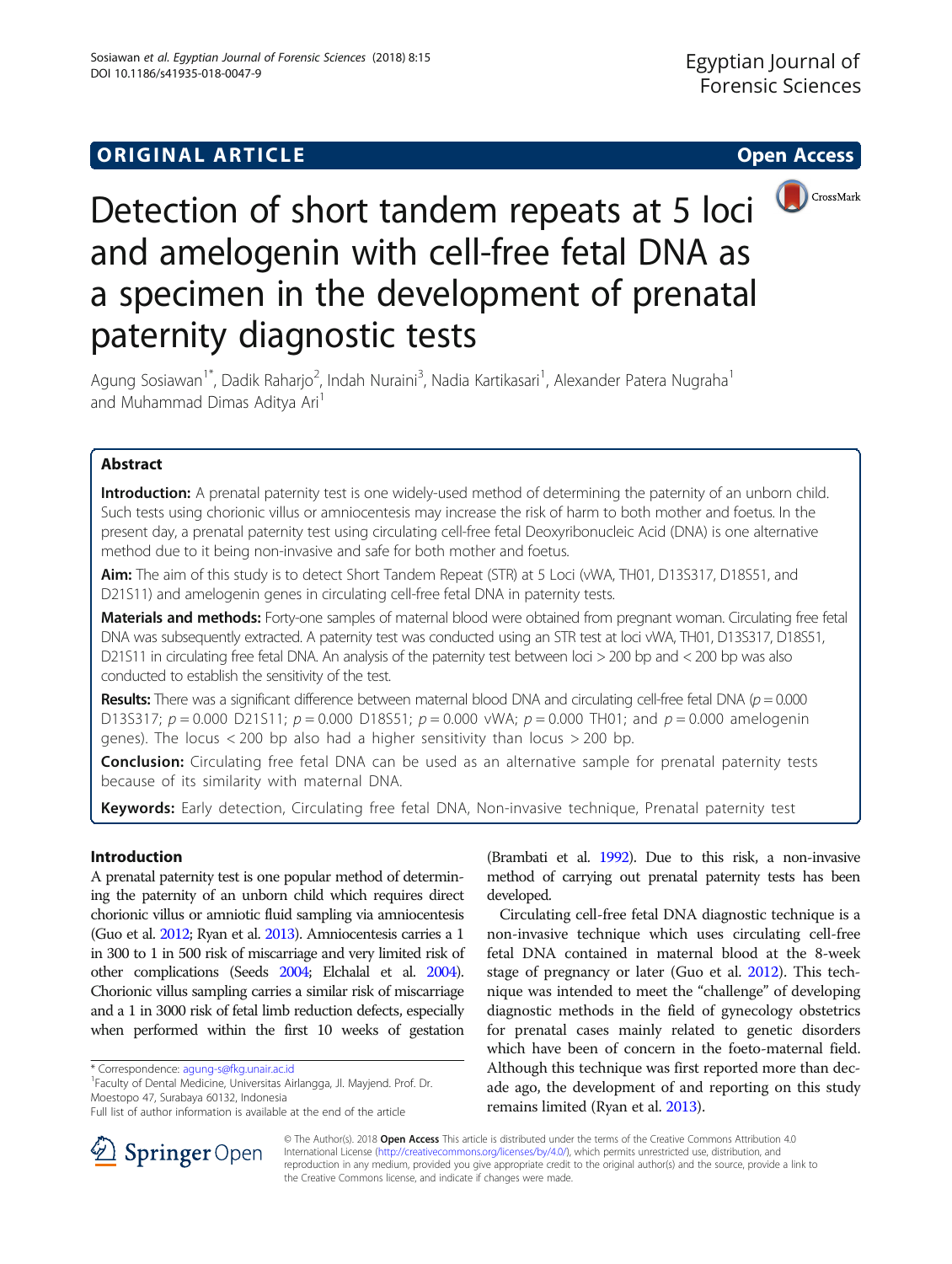The use of fetal cell-free DNA in obstetrics gynecology and the urgent need for samples based on circulating cell-free fetal DNA in forensic cases in the future is inevitable. Prenatal paternity tests may successfully address the complexity of unborn child identification in abortus provocatus or rape cases. The presence of residual cell-free fetal matter derived from previous pregnancies and the technical challenges associated with the amount of fetal DNA in early pregnancy which is usually less than 20% of the total DNA circulating freely are investigated here (Barrett et al. [2011](#page-4-0); Lo et al. [1998\)](#page-4-0). The aim of this study is to detect paternity tests using Short Tandem Repeat (STR) at 5 Loci (vWA, TH01, D13S317, D18S51, and D21S11) and amelogenin genes gender determination in cell-free fetal DNA.

## Materials and methods

Peripheral blood was collected from 41 women during the first, second and third trimesters of their pregnancy. This research has been approved with ethical clearance from the Committee of Ethical Clearance of Health Research, Faculty of Dental Medicine, Universitas Airlangga (No. 014/ HRECC.FODM/II/2017). Participating volunteers signed a consent form and their right to privacy was consistently observed.

Plasma was obtained by centrifugation of maternal blood samples contained in 2 ml Eppendorf tubes at 3000 rpm for 10 min. Plasma was obtained by means of careful separation with a buffycoat before being re-centrifugated at 6000 rpm for 10 min. DNA extraction was performed by means of an organic method using DNAzol (Invitrogen, ThermoFisher Scientific, Waltham, MA, USA). DNA concentration and purity were measured in a sample that had been previously extracted with a UV-spectrophotometer (Shimidzu UV-16, Kyoto, Japan). DNA amplification was performed with PCR-STR (Polymerase Chain Reactions-Short Tandem Repeat) at five loci of CODIS (Combined DNA Index System) to the FBI standard (Federal Bureau of Investigation) D13S317, vWA, TH01, D18S51, D21S11 and gene amelogenin for gender determination (cat. K562, GoTaq® Green Master Mix, Promega Corp, Madison, USA). The results were obtained through PCR-STR and subsequently analyzed to determine the pattern of "exclusion-inclusion" between the sample and comparison groups. Data analyses were visualized using Gel Poliacrylamide 6% gel (cat. K562, GoTaq®, Green Master Mix, Promega Corp, Madison, USA) and statistical methods relating to independent samples on SPSS 17.0 for Windows with  $p < 0.01$ .

## Results

DNA was extracted from the peripheral blood of 41 pregnant women. Circulating cell-free fetal DNA and maternal DNA were separated and their concentration and purity measured. The comparison of DNA concentration from circulating cell-free fetal DNA and maternal DNA can be seen in Fig. [1](#page-2-0).

The mean percentage (%) of fetal DNA contained in maternal DNA was then calculated at  $16.24 \pm 1.67$ %. The mean score was subsequently subjected to statistical analysis and the results compared with the successful analysis of loci D13S317, D18S51, D21S11, vWA, TH01 and amelogenin. The results are shown in Table [1](#page-2-0).

Table [1](#page-2-0) showed the PCR-STR at loci D13S317, D18S51, D21S11, vWA, TH01 and the amelogenin derived from circulating cell-free fetal DNA inherited from parental allele. This result meant that a technical analysis of the results of an STR examination on circulating cell-free fetal DNA could be conducted. Table [2](#page-2-0) shows a comparison between the loci > 200 bp and < 200 bp in length. There was a significant difference between the loci above and below 200 bp in length. Locus < 200 bp has a higher sensitivity than locus > 200 bp.

## **Discussion**

Extracting maternal plasma during pregnancy for the purposes of molecular analysis has become increasingly common in recent times. The identification of fetal DNA in the maternal bloodstream represents a promising new hope for the development of non-invasive, prenatal diagnostic techniques which still encounter many problems in their application (Lo et al. [1998](#page-4-0)). The use of circulating cell-free fetal DNA found in maternal plasma enables forensic examination to be performed in paternity cases (Rong et al. [2012](#page-4-0); Sarasola et al. [2006](#page-4-0)). Detection by means of circulating cellfree fetal DNA is capable of determining the gender of the foetus after 8 weeks of pregnancy (Colmant et al. [2013](#page-4-0)).

In this study, the respective DNA concentrations of circulating cell-free fetal DNA and maternal blood were compared, with significant differences being identified. This percentage indicates that the quantity of DNA derived from circulating cell-free fetal is high. DNA derived from circulating cell-free fetal DNA can be used as a specimen for the purposes of DNA examination by means of PCR method. This is due to the requirement that the volume of DNA specimens used in forensic DNA profiling must be at least 20 ng/ml (Notosoehardjo [1999](#page-4-0)).

The average purity of both maternal blood DNA or circulating cell-free fetal DNA is 1.79, allowing DNA to be used in PCR amplification (Muladno [2002](#page-4-0)). DNA purity can be classified as high if it falls within the range of 1.8–2.0. This study shows DNA purity to fall outside that range possibly because protein contamination might have occurred during the isolation of the DNA sample. The purity level of forensic DNA samples does not pose a significant problem if it remains above 1. The purity of DNA ranging from 1 to 2 for forensic DNA examination can still be used for DNA typing using PCR (Notosoehardjo [1999;](#page-4-0) Muladno [2002\)](#page-4-0).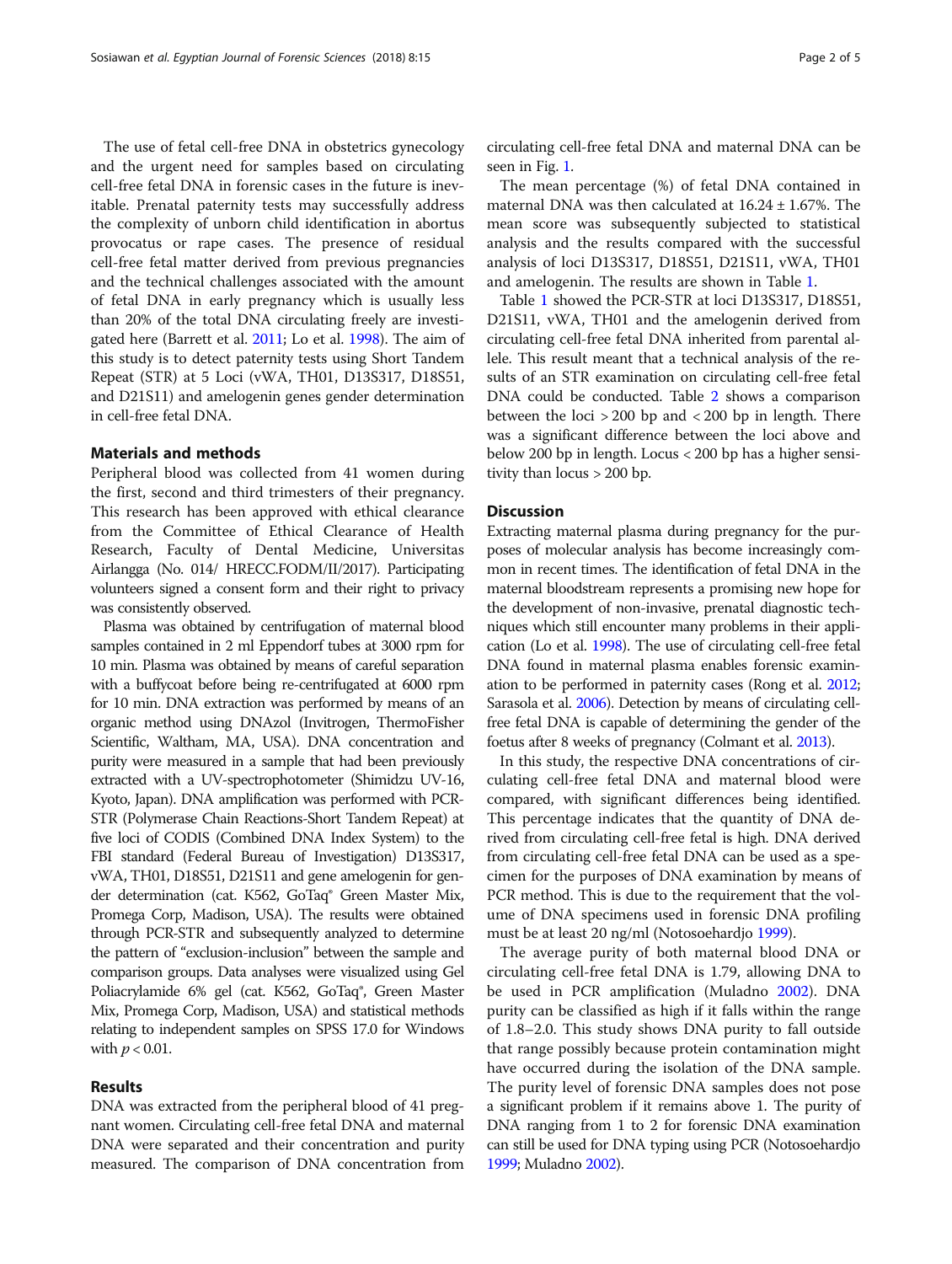<span id="page-2-0"></span>

PCR is a sensitive method of DNA amplification. In forensic science, particularly the field of DNA typing, this method is also applied due to its ability to amplify small quantities of DNA (Kashyap et al. [2004\)](#page-4-0). However, the limited amount of target DNA in certain circumstances does not affect the success of PCR. This research used several STR loci, such as loci vWA, TH01, D132317, D18S51, and D21S11, in addition to amelogenin genes for gender examination. It can be concluded from this study that the detection of forensic DNA of a length less than 400 bp was successful. The possibility of DNA fingerprinting using cell-free fetal DNA specimens was also confirmed. Nevertheless, the cell-free fetal DNA contained in certain samples failed the DNA fingerprinting process for one sample of circulating cellfree fetal DNA during the examination of loci D18S51 and D21S11. This occurrence might have been due to the fact that circulating cell-free fetal DNA in maternal plasma is, in general, shorter than maternal DNA (Rong et al. [2012\)](#page-4-0). Failures in identification in loci D18S51 and D21S11 could also have been caused by problems associated with the amplification process or the occurrence of "false negative" results in the DNA multiplication process.

Table 1 Comparison of percentage fetal DNA in loci analysis using Willcoxon Signed Rank test

|                                                                                                                                                      | p value |  |                                                       |  |  |                                           |  |  |
|------------------------------------------------------------------------------------------------------------------------------------------------------|---------|--|-------------------------------------------------------|--|--|-------------------------------------------|--|--|
|                                                                                                                                                      |         |  |                                                       |  |  | D13S317 D18S51 D21S11 vWA TH01 amelogenin |  |  |
| Success of<br>Paternity Test<br>using STR<br>analysis                                                                                                |         |  | $0.000*$ $0.000*$ $0.000*$ $0.000*$ $0.000*$ $0.000*$ |  |  |                                           |  |  |
| $\mathbf{x}$ and $\mathbf{y}$ and $\mathbf{y}$ and $\mathbf{y}$ and $\mathbf{y}$ and $\mathbf{y}$ and $\mathbf{y}$ and $\mathbf{y}$ and $\mathbf{y}$ |         |  |                                                       |  |  |                                           |  |  |

\*was significant statistically ( $p < 0.01$ )

These were possibly caused by the quality of circulating cell-free fetal DNA from the foetus or of fetal origin in the maternal plasma. Hence, the research samples in loci D18S51 and D21S11 were not successfully identified.

This research provided promising results for the use of circulating cell-free fetal DNA as a specimen of paternity examination in loci vWA, TH01, D13S317, D18S51, D21S11 and gender examination using amelogenin genes with non-invasive techniques. The study conducted by Wegner et al. (2009) was not able to successfully amplify autosomal fetal alleles from maternal plasma. Amelogenin was the only locus that was reliably amplified by the use of AmpFLSTR. Amelogenin revealed only fetal gender, while the amplification of other autosomal loci was sporadic and insufficient for reliable paternity testing (Wagner et al. [2009\)](#page-4-0). The study reported here confirmed the success of this research as being relatively high: approximately 100% for loci of vWA, TH01, D13S317, 100% for amelogenin genes, 90% for loci D18251 and D21S11, giving an average success rate of 96%. This rate is relatively high considering the circulating cell-free fetal DNA. The results of this study are in accordance with those of a study conducted by Jiang et al. (Jiang et al. [2016\)](#page-4-0) which proved that maternal plasma DNA sequencing-based technology is feasible and accurate in determining paternity, possibly providing an alternative

|  |  | <b>Table 2</b> Comparison in success analysis of loci length above |  |  |  |
|--|--|--------------------------------------------------------------------|--|--|--|
|  |  | and below 200 bp using Willcoxon Signed Rank test                  |  |  |  |

| p value                                          |  |                |
|--------------------------------------------------|--|----------------|
|                                                  |  | locus < 200 bp |
| locus > 200 bp                                   |  | $0.000*$       |
| *was significant statistically $(n \times 0.01)$ |  |                |

ant statistically  $(p < 0.01)$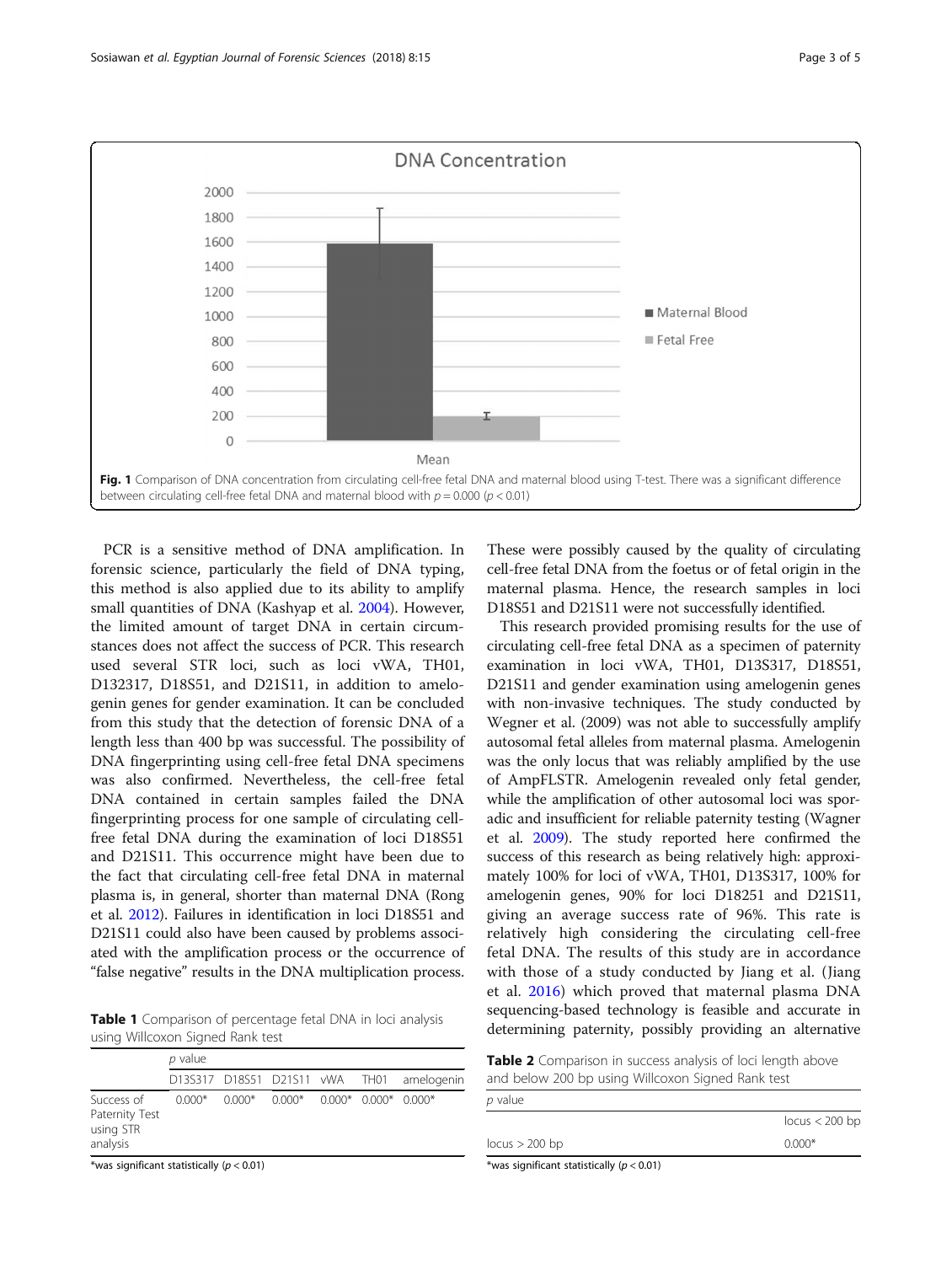for forensic application in the future. This method could also be a unique means of detecting DNA loci with an average length of 100 bp (Rong et al. [2012\)](#page-4-0).

According to a previous study conducted by Rong et al. (Rong et al. [2012](#page-4-0)), the Loci of vWA, TH01, D13S317, D18251, D21S11 and gender examination using amelogenin feature relatively long-base pairs which facilitate targeted locus examination. Locus D13S317 has a length of 169–201 bp, D18S51 is 290–266 bp in length, D21S11 is 203–259 bp in length, VWA is 127–167 bp in length, TH01 is 179–203 in length, while amelogenin genes are 106–112 bp in length. Long-base pair loci can be employed as paternity examination loci using cell-free fetal DNA as the examination material, although fetal cfDNA has reportedly also played this role for at least a decade (Ryan et al. [2013](#page-4-0)).

Paternity tests can be carried out using circulating cell-free fetal DNA (Ryan et al. [2013](#page-4-0)). There are three main reasons why cell-free DNA can be used for the purposes of paternity tests. The first is that circulating cell-free fetal DNA is derived from a foetus circulating in maternal blood even though at low concentration levels. Cell-free fetal DNA is essentially the DNA molecules outside the maternal DNA derived from the foetus whose use in DNA paternity tests has been sanctioned. Circulating cell-free fetal DNA inherits half of the maternal genetic sequences, thereby enabling it to be distinguished from the mother's DNA (Wright [2009\)](#page-4-0). This study could prove that there is allele conformity at loci D13S317, D18S51, D21S11, VWA, TH01 between fetal alleles and those derived from a mother and father in accordance with Mendel's hereditary law.

Regarding the amount of human DNA, there are several different opinions about the minimum amount required for DNA analysis in forensic science. The minimum required amount for DNA typing in forensics ranges from 0.1 to 50 ng (Mandrekar et al. [2001](#page-4-0)). Another study showed that the DNA templates recommended for use in DNA typing contain 100–1000 ng (Kline et al. [2003](#page-4-0)). Meanwhile, a further piece of research confirmed that the minimum amounts of DNA used in forensic science are 50 ng and 20 ng respectively (Notosoehardjo [1999](#page-4-0)). STR method-based DNA testing could produce reliable results at minimum DNA concentrations of 0.5–2.5 ng (Kline et al. [2003](#page-4-0)). Although there are different opinions about the minimum amount of DNA that can be used in DNA analysis, in principle, the required amount in DNA forensic analysis depends on the necessity for and type of examination conducted. The Restriction Fragment Length Polymorphism (RFLP)-based forensic DNA examination requires relatively large amounts of about 100–1000 ng (Kline et al. [2003](#page-4-0)). The large amount of DNA used for RFLP tests is far from fresh, but the large amount of DNA is aimed to increase the likelihood of success in the management of DNA profiling. The STR test only requires a minimum DNA concentration ranging from 0.25–2 ng (Andelinović et al. [2005](#page-4-0)).

In addition, the amount or concentration of DNA for PCR-based DNA examination needs to be adequate, while its degraded condition should be at a minimum. Seriously degraded DNA has the potential to prevent primer attachment or aneling on the target DNA. Therefore, the quality of DNA represents a fundamental factor in the successful use of the PCR method (Yamada et al. [2002](#page-4-0)). The sensitivity of PCR is dependent on the function of the DNA's cycle, amount and integrity. Low DNA levels in forensic investigations may sample up to a certain level that will not significantly affect the success of DNA profiling in forensic science, especially in STR tests. This is due to the amount of DNA required for the successful conducting of STR tests tending to be the lowest compared to other DNA-based tests. Consequently, the risk of failure of DNA amplification with this technique is relatively small (Chung et al. [2004](#page-4-0)).

## Conclusion

The fraction of DNA derived from circulating cell-free fetal DNA is low in quantity. Nevertheless, the circulating cell-free fetal DNA or ccffDNA can be used as a DNA specimen by STR-PCR using loci D13S317, D18S51 and D21S11, VWA, TH01 and amelogenin genes for the purposes of paternity detection.

#### Abbreviations

bp: Base pair(s); ccffDNA: Circulating cell-free fetal DNA; cfDNA: Cell free DNA; CODIS: Combined DNA Index System; DNA: Deoxyribonucleic Acid; FBI: Federal Bureau of Investigation; PCR: Polymerase Chain Reactions; PCR-STR: Polymerase Chain Reactions-Short Tandem Repeat; RFLP: Restriction Fragment Length Polymorphism; STR: Short Tandem Repeat

#### Acknowledgements

The authors would like to thank the Universitas Airlangga (UNAIR), Faculty of Medicine and Faculty Dental Medicine, Human Genetic and Forensic Laboratory, Institute for Tropical Diseases, Universitas Airlangga, Surabaya, Indonesia.

#### Funding

This research has been funded by Penelitian Unggulan Pengguruan Tinggi Negeri (PUPTN) Ministry of Research and Higher Education Indonesia with award number and Grant Recipient was Agung Sosiawan, Ph.D.

#### Authors' contributions

Conception and design of the study: AS, DR, IN. Acquisition of data: AS, DR, IN. Drafting the manuscript: NK, APN, MDAA. Revising the manuscript critically for important intellectual content: AS, NK, APN, MSAA. All authors read and approved the final manuscript.

#### Competing interests

The authors declare that they have no competing interests.

### Publisher's Note

Springer Nature remains neutral with regard to jurisdictional claims in published maps and institutional affiliations.

#### Author details

<sup>1</sup> Faculty of Dental Medicine, Universitas Airlangga, Jl. Mayjend. Prof. Dr. Moestopo 47, Surabaya 60132, Indonesia. <sup>2</sup>Public Health Departement